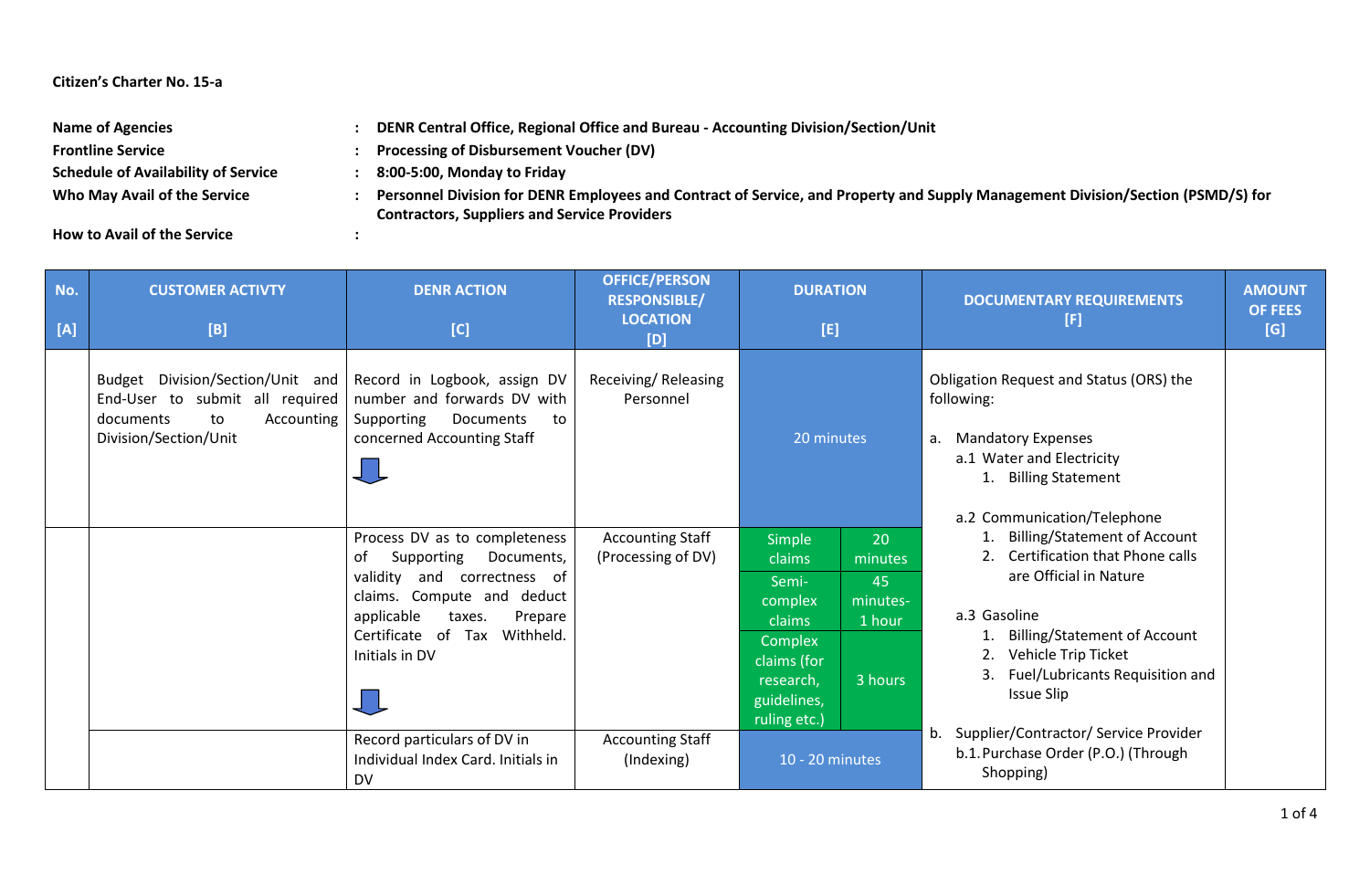|  |                                        |                                  |            | 1. F<br>2. E            |
|--|----------------------------------------|----------------------------------|------------|-------------------------|
|  |                                        |                                  |            | 3. / 4                  |
|  | Review and sign Box A of DV            | Chief Accountant                 |            | $4. \quad C$            |
|  | based on Manual of Authorities         |                                  |            | 5. S                    |
|  | and sign Tax Certificate               |                                  |            | 6.1<br>ā                |
|  |                                        |                                  | 20 minutes |                         |
|  |                                        |                                  |            | $7.$ (                  |
|  |                                        |                                  |            | b.2. Purcl              |
|  | Forward DV and Supporting              | Receiving/Releasing<br>Personnel |            | Direo                   |
|  | Documents to the approving<br>Official |                                  | 10 minutes | 1. F                    |
|  |                                        |                                  |            | 2. E<br>$3.$ $\epsilon$ |
|  | Sign Box B of DV based on              | Approving official               |            | 4. D                    |
|  | <b>Manual of Authorities</b>           |                                  |            |                         |
|  |                                        |                                  | 10 minutes |                         |
|  |                                        |                                  |            | 5.1                     |
|  | Release DV and other                   | Releasing Clerk of               |            |                         |
|  | documents to Cashier                   | Approving authority              | 10 minutes |                         |
|  | Section/Unit to concerned<br>office    |                                  |            | 6. 0                    |
|  |                                        |                                  |            | c. Job Orde             |
|  |                                        |                                  |            | c.1. Repa               |
|  |                                        |                                  |            | Vehi                    |
|  |                                        |                                  |            | 1. F<br>2. F            |
|  |                                        |                                  |            | 3. F                    |
|  |                                        |                                  |            | 4. E                    |
|  |                                        |                                  |            | 5. /                    |
|  |                                        |                                  |            | 6. 0                    |
|  |                                        |                                  |            | 7. F<br>8. 0            |
|  |                                        |                                  |            |                         |
|  |                                        |                                  |            | c.2. Print              |

Purchase Request **BAC Resolution** 

- Abstract of Quotations
- 
- **Quotations**
- Special Order (if applicable) Inspection Report of Inspection
- and Acceptance Committee (IAC)
- Certificate of Acceptance
- chase Order (P.O.) (Through ct Contracting)
	- Purchase Request
	- **BAC Resolution**
	- **Quotation**
	- 4. Distributor Certificate or Sworn Certificate of Guarantee Exclusive Distributorship Agreement
	- Inspection Report of Inspection and Acceptance Committee (IAC)
	- Certificate of Acceptance

er (J.O.)

air of icle/Equipment/Facilities Purchase Request Request for Repair Pre-Repair Inspection Report **BAC Resolution** Abstract of Quotations 6. Quotations Post Repair Inspection Report Certificate of Acceptance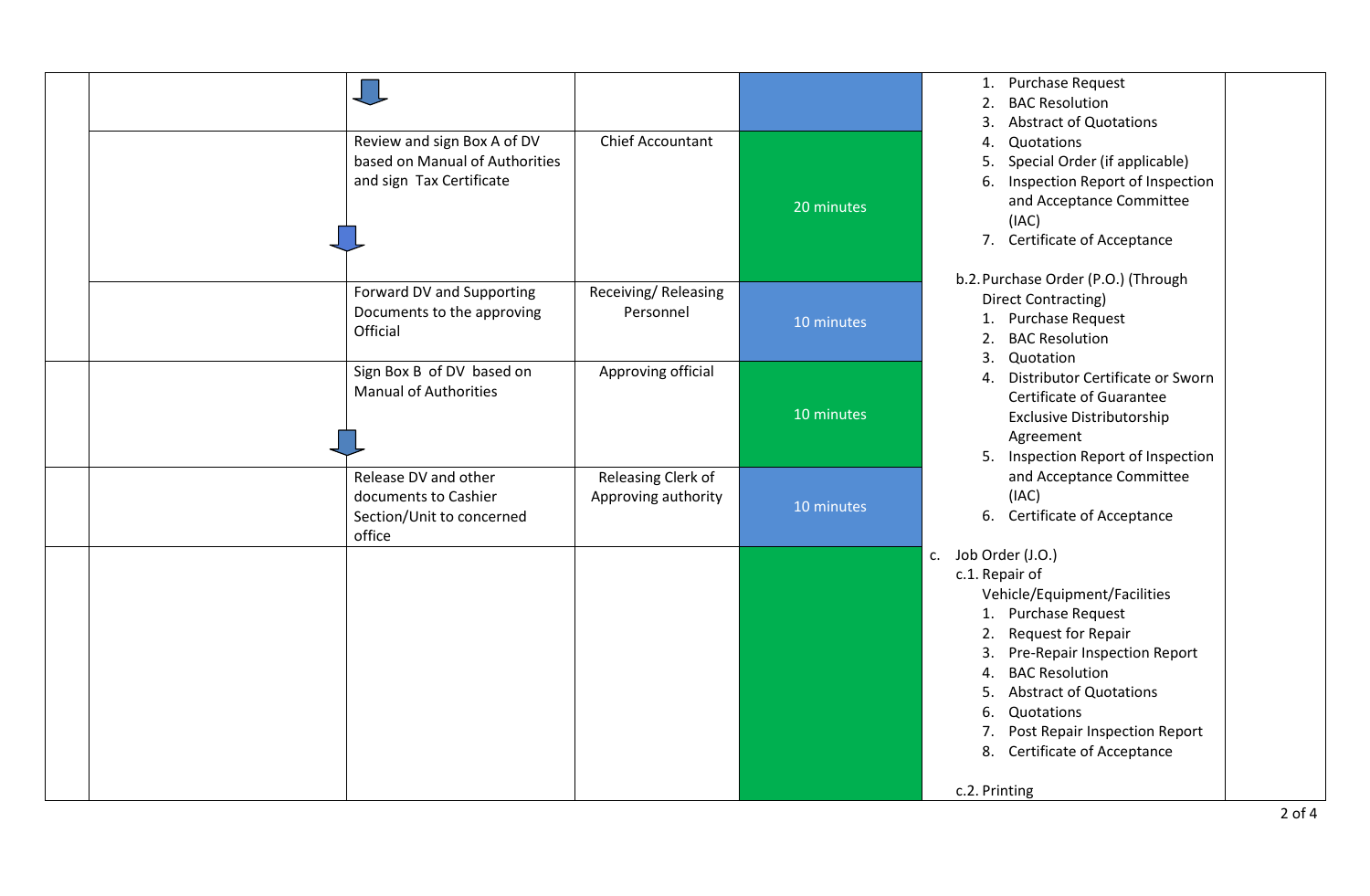|  |  | 1. Purchase Request                          |
|--|--|----------------------------------------------|
|  |  | 2. Camera ready of document to               |
|  |  | be printed                                   |
|  |  | <b>BAC Resolution</b><br>3.                  |
|  |  | 4. Abstract of Quotations                    |
|  |  | Quotations<br>5.                             |
|  |  | Inspection Report of Inspection<br>6.        |
|  |  | and Acceptance Committee                     |
|  |  | (IAC)                                        |
|  |  | 7. Certificate of Acceptance                 |
|  |  | d. Agency Procurement Request (APR)          |
|  |  | 1. Purchase Request                          |
|  |  |                                              |
|  |  | e. Contract                                  |
|  |  | 1. Notarized Contract                        |
|  |  | Purchase Request<br>2.                       |
|  |  | 3. Terms Of Reference                        |
|  |  | 4. Letter Intent/ Proposal                   |
|  |  | 5. Curriculum Vitae                          |
|  |  | 6. Letter Request for Payment (for           |
|  |  | Resource Person/Documentor/                  |
|  |  | Facilitator)                                 |
|  |  | 7. Evaluation Report (for Resource           |
|  |  | Person/Documentor/                           |
|  |  | Facilitator)<br>8. Certificate of Acceptance |
|  |  |                                              |
|  |  | f.<br><b>Government Share for Mandatory</b>  |
|  |  | Deductions                                   |
|  |  | 1. List of Personnel with                    |
|  |  | Corresponding amount of                      |
|  |  | government share                             |
|  |  |                                              |
|  |  | TEV (Local)<br>g.                            |
|  |  | 1. Approved Travel Order                     |
|  |  | 2. Itinerary                                 |